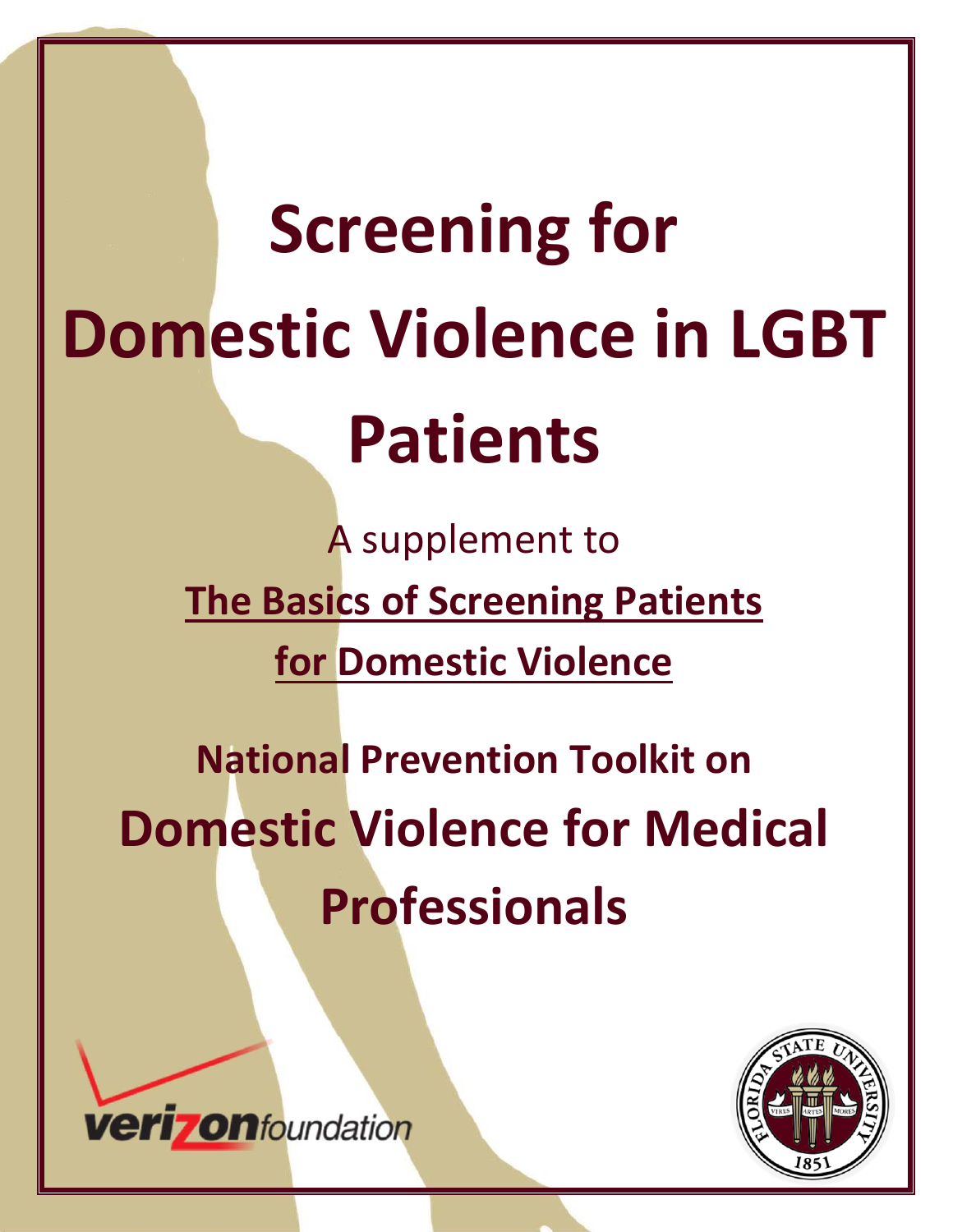*National Prevention Toolkit on Domestic Violence for Medical Professionals*

## **Table of Contents**

| Medical Screenings: Screening for Domestic Violence in LGBT Patients 3 |  |
|------------------------------------------------------------------------|--|
|                                                                        |  |
|                                                                        |  |
|                                                                        |  |
|                                                                        |  |
|                                                                        |  |
|                                                                        |  |
|                                                                        |  |

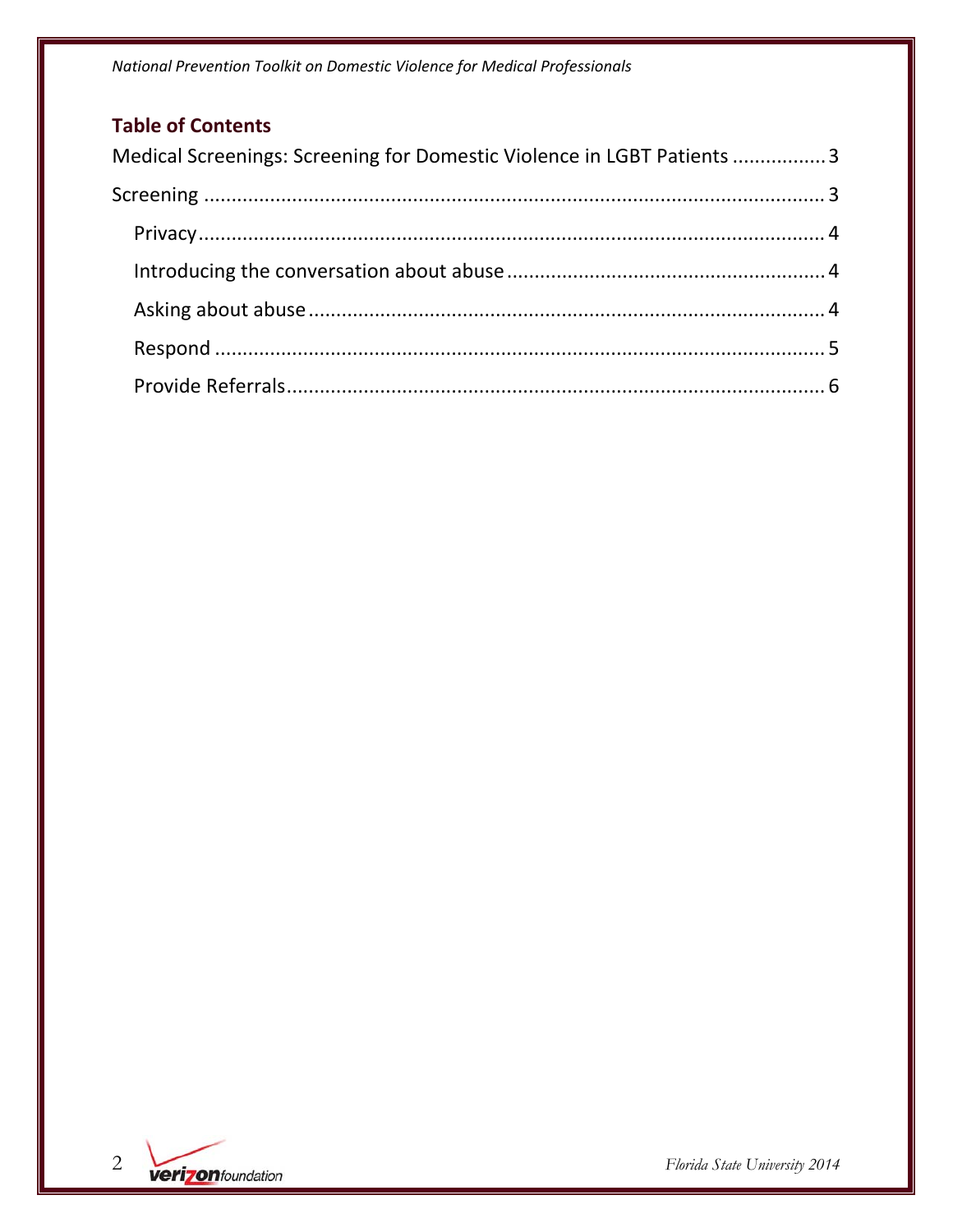## **Medical Screenings: Screening for Domestic Violence in LGBT Patients**

Domestic violence in same sex couples is very similar to domestic violence in heterosexual couples. Abusers in both heterosexual and same sex relationships typically use physical abuse, emotional abuse, financial abuse, and sexual abuse to control an intimate partner.

When screening members of the Lesbian, Gay, Bisexual, and Transgender (LGBT) community for domestic violence, health providers must be conscious and respectful of the unique need to protect a patient's privacy and confidentiality.

Please review **The Basics: Screening Patients for Domestic Violence** training module before using this document to inform screening for members of the LGBT community.

## **Screening**

Patients should be consistently screened for abuse during routine and emergency visits, according to the American Medical Association and numerous other medical associations. If there are other symptoms or conditions that can be caused by domestic violence, medical professionals should also conduct a diagnostic screening to determine the cause of those injuries/conditions.

As with all domestic violence screenings, medical professionals should:

- Ask patients about abuse in private
- Open up the topic of abuse and explain that he or she asks all patients
- Ask direct questions about abuse
- Follow up appropriately

Medical professionals who screen for domestic violence must be conscious of the individual's needs and must work to ensure that individual privacy and safety around LGBT issues are respected.

Reminder: Please be aware of your state laws and be sure you understand your responsibility to report specific injuries.

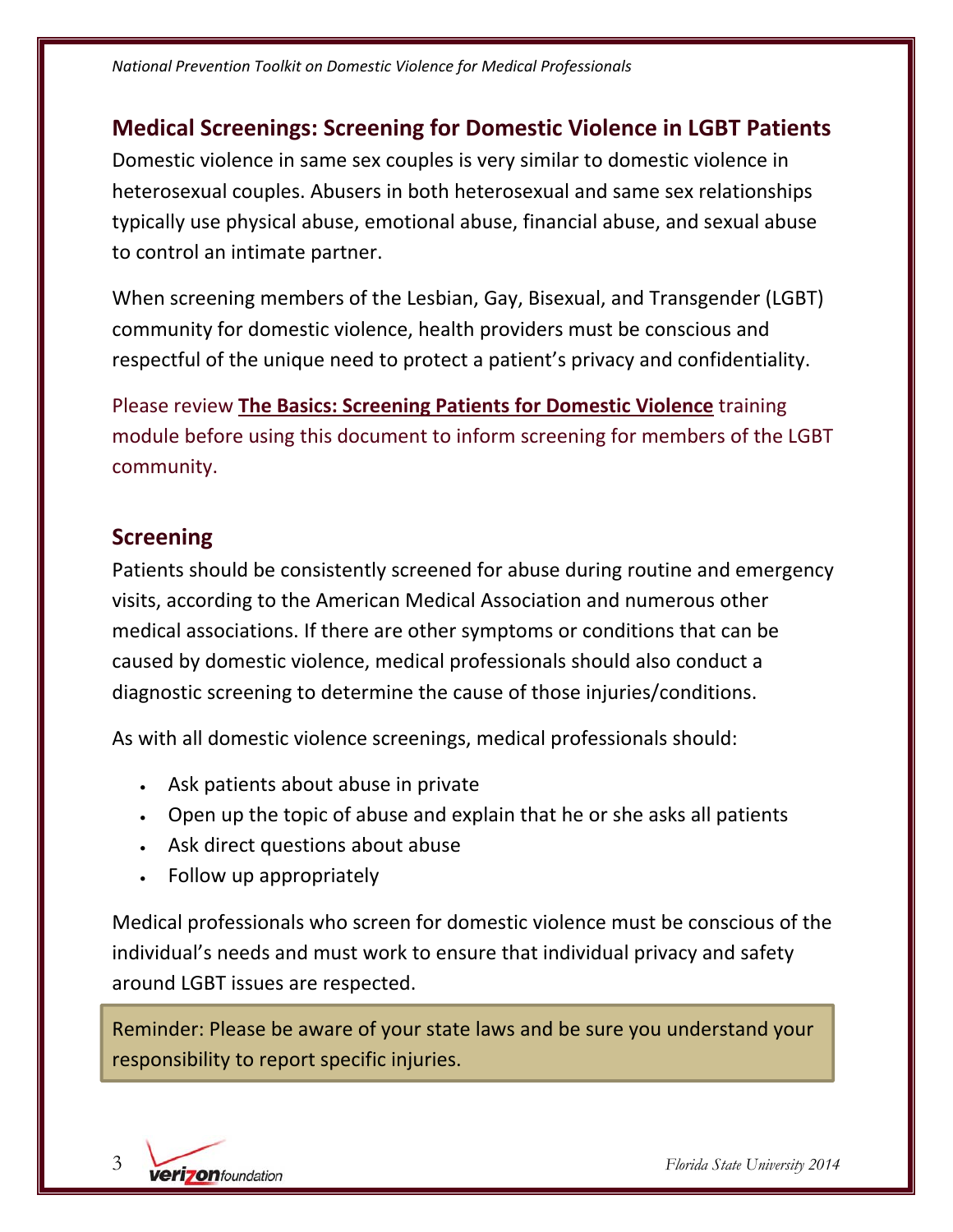*National Prevention Toolkit on Domestic Violence for Medical Professionals*

#### **Privacy**

Privacy is exceptionally important when screening members of the LGBT community for domestic violence. Patients may not wish to be open about their sexual orientation with police, family members, or other medical staff. Additionally, there may be negative consequences associated with "outing" patients.

Take time to see the patient alone by asking the caretaker to wait in the waiting room, or wait until the patient is in an area where visitors are not permitted.

#### **Introducing the Conversation about Abuse**

Patients should be asked questions in a way that does not make them feel threatened or ashamed. It is best to start a conversation about abuse, and move on to more direct questions when trying to determine whether there has been any abuse or maltreatment.

#### **Examples of opening the conversation about abuse:**

- Because abuse affects so many people, I like to ask all of my patients about abuse.
- Domestic abuse and other types of abuse affect all relationships, which is why I ask all of my patients about abuse.

#### **Asking about Abuse**

While direct questions are best when screening, it is important to provide individuals identifying as LGBT with reassuring and affirming statements throughout screening to establish trust and comfort in the relationship. Because the consequences of disclosure are heightened in a LGBT relationship, screeners must be conscious of their language and assumptions.

#### **Examples of opening questions:**

- "Because domestic violence is such a widespread problem, I like to talk to all my patients about it. I think it's important to let my patients know they can talk to me about domestic violence."
- "You know, I talk to all my patients about domestic violence because it's a public health issue. So many people are victims of harm at home. Even if you are safe at home, you may know someone who is hit or hurt by his partner."

4 *Florida State University 2014*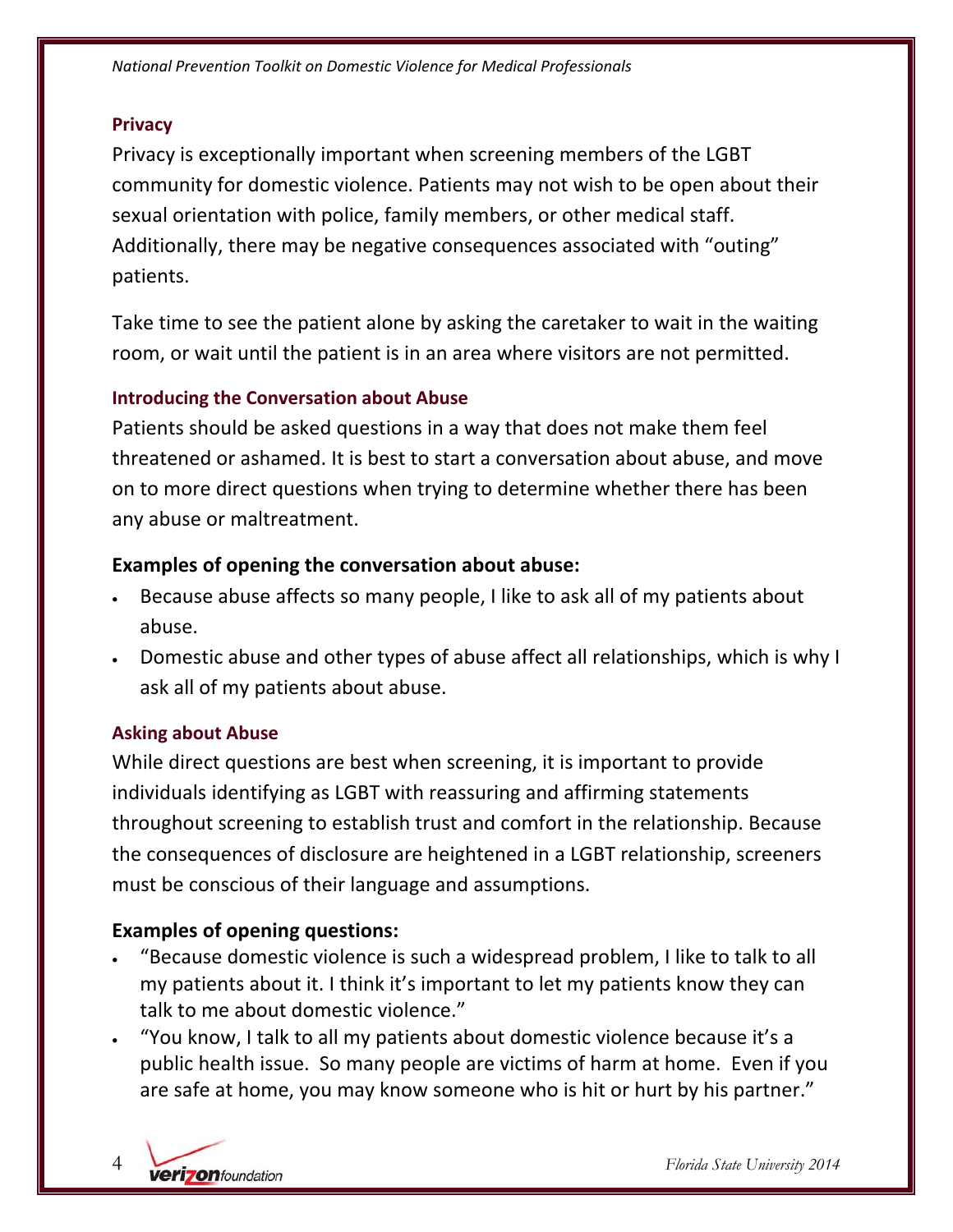- "I want to ask you about domestic violence. I just want you to know that this is something I ask all my patients, because it is such a widespread problem."
- "I know talking about violence in the home can be difficult, but I want to make sure my patients are safe at home, which is why I ask my patients about domestic violence."

#### **Examples of direct questions:**

- "Is anyone hurting you or threatening you at home?"
- "Is your partner ever physically abusive?"
- "Do you feel afraid of your partner, or does he or she ever hurt you?"
- "Has your partner ever hurt you or threatened to hurt you?"
- "Do you feel safe around your partner?"

### **Examples of affirming statements:**

- No one deserves to be abused.
- I will respect your privacy and will not disclose information without your permission (when allowed by law).
- Abuse can happen in all relationships and is never okay.
- This is not your fault.

#### **Respond**

If a patient discloses abuse by a partner, follow up with the patient and show support, understanding, and care for the patient.

- Tell all patients, regardless of their responses, that no one deserves to be abused and you are there for them if they need to talk about domestic violence.
- To the patient who discloses abuse:
	- o Let the patient know that you know how difficult it can be to tell someone about abuse, and you are glad he or she feels safe to disclose to you.
	- o Remind the patient that this is not his or her fault, and no one deserves to be abused.
	- o Let the patient know that you and your staff want to help him or her in whatever ways they can.
- To the patient who does not disclose abuse, but you suspect is being abused:

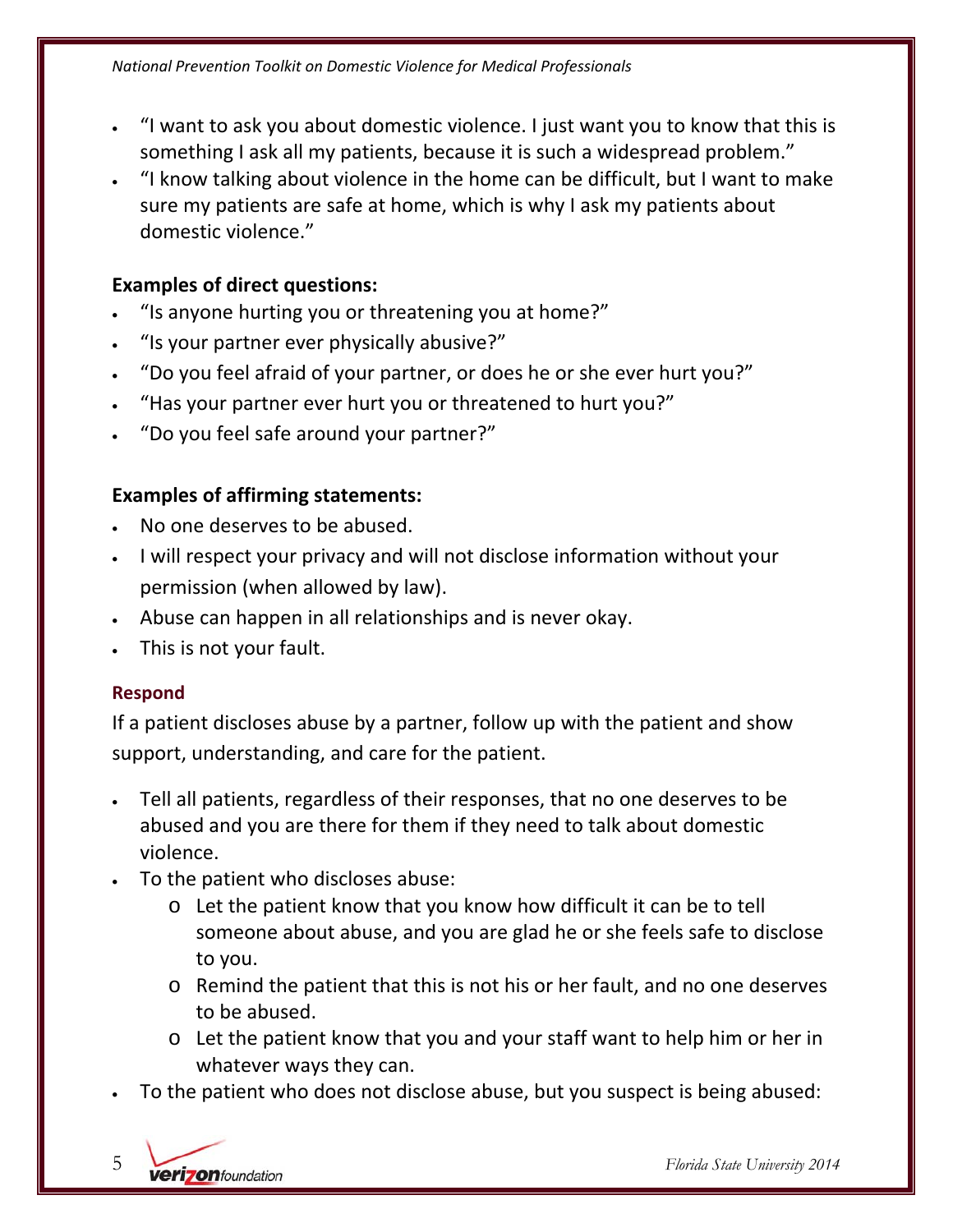- o Let the patient know that he or she can come to you at any time regarding abuse.
- Remind the patient that no one deserves to be abused, and you hope that if he or she is a victim in the future, he or she feels safe coming forward to you or a domestic violence advocate.

#### **Provide Referrals**

When referring LGBT individuals to resources in the community, consider how community resources may perceive them. Certain organizations may be more LGBT friendly than others.

Steps to referring LGBT individuals to community resources:

- 1. Understand your local shelter's policies for transgender victims. Unfortunately, some shelters may not allow non‐operative or pre‐operative transgender women to stay in women‐only shelters.
- 2. Become familiar with organizations that specifically work with LGBT victims, or who are welcoming to LGBT individuals.
- 3. When referring patients to resources, let them know that the agency is LGBT‐friendly.

The following Hotlines are LGBT‐friendly and can assist victims who are gay, lesbian, bisexual, transgender, or other gender and sexual minorities:

- National Domestic Violence Hotline: 1‐800‐799‐7233
- GLBTQ Domestic Violence Project: 1‐800‐832‐1901
- RAINN Network (Rape, Abuse and Incest): 1‐800‐656‐4673

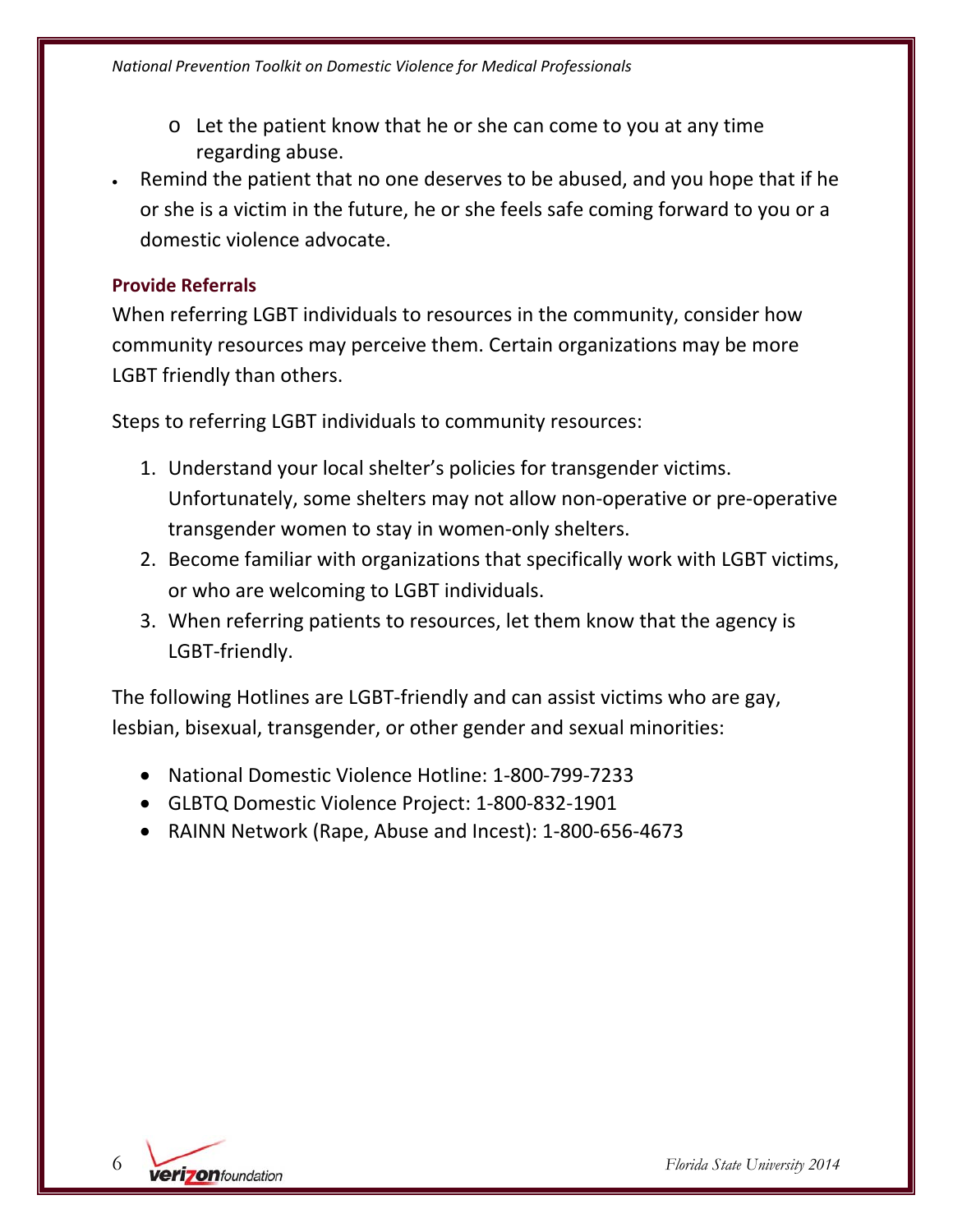## **References**

1. A Service Provider's Guide for Working with GBT Victims and Survivors of Domestic Abuse.

http://gmdvp.org/wp‐content/uploads/2010/11/A‐Service‐Providers‐ Guide.pdf. Accessed November 11, 2013.

- 2. VAWNet. LGBT domestic violence training. http://www.vawnet.org/Assoc\_Files\_VAWnet/LGTBManual.pdf. Accessed November 12, 2013.
- 3. Anti‐Violence Project. Model Policies Training. http://www.avp.org/storage/documents/Training%20and%20TA%20Center/V AVP\_LGBT‐Inclusive\_Model\_Policies.pdf. Accessed November 11, 2013.
- 4. Anti‐Violence Project.. Policies Training for Providers http://www.avp.org/storage/documents/Training%20and%20TA%20Center/2 010 TNLR Partner Abuse Handout for Providers.pdf. Accessed November 11, 2013.
- 5. Anti-Violence Project. Practical Tips for Working with Transgender Survivors. http://www.avp.org/storage/documents/Training%20and%20TA%20Center/2 008 FORGE Tips Working with Trans SV Survivors.pdf. Accessed November 11, 2013.
- 6. Anti‐Violence Project. LGBT Intimate Partner Violence 101|PPT (34 p.) by The Pride Center.

http://www.avp.org/storage/documents/2012 NCAVP IPV Report Final.pdf. Accessed November 12, 2013.

7. The National Center for Victims of Crime and the National Coalition of Anti‐ Violence Programs .Why It Matters: Rethinking Victim Assistance for Lesbian, Gay, Bisexual, Transgender and Queer Victims of Hate Violence and Intimate Partner Violence.

http://wcadv.org/sites/default/files/resources/LGBT%20Publications.pdf. Accessed November 12, 2013.

8. National Sexual Violence Resource Center and the Pennsylvania Coalition Against Rape . Guide for Transformative Prevention Programming: Sexual Violence and Individuals Who Identify as LGBT.

http://www.ncdsv.org/images/NSVRC‐

PCAR\_GuideForTransformativePreventionProgramming\_2012.pdf. Accessed November 13, 2013.

9. The Network. Open Minds Open Doors: Transforming Domestic Violence Programs to Include LGBT Survivors.

7 *Florida State University 2014*